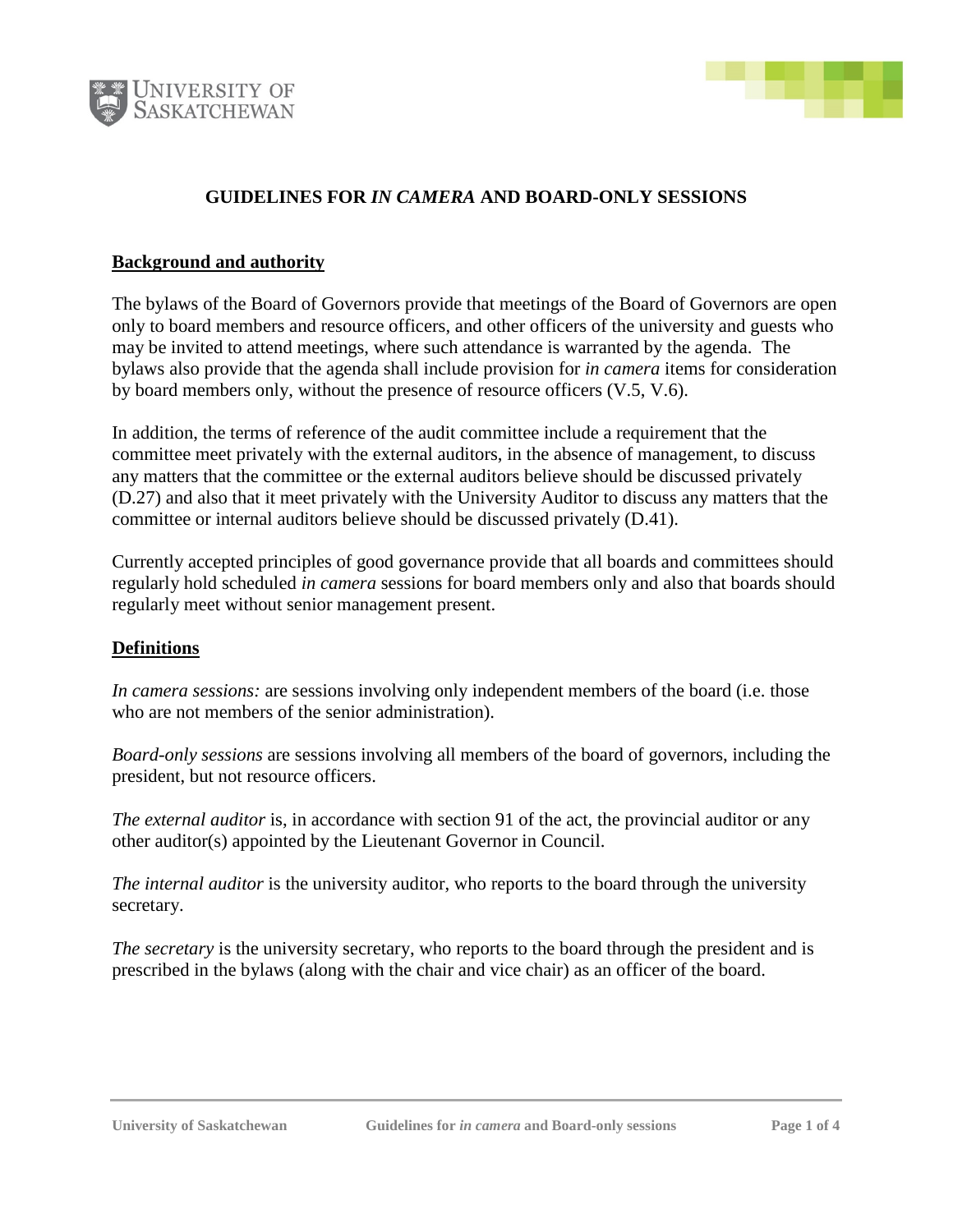# **Purpose of in camera and board-only sessions**

The purpose of *in camera* and board-only sessions is

- ♦ to provide an opportunity for the board to discuss particularly sensitive matters within the jurisdiction of the board (such as litigation, labour relations, or management performance)
- ♦ to provide an opportunity for the board to discuss sensitive internal board governance matters
- ♦ to provide an opportunity for the board to review the performance and compensation of the president, in the absence of resource officers or others who are not members of the board
- ♦ to provide a forum in which board members who are reticent or reluctant to speak may indicate this and seek advice on the appropriate way to raise issues of concern
- ♦ in the case of internal and external auditors, to safeguard the independence of those officers by providing direct access to the board without members of the administration in attendance

At the commencement of the meeting, an *in camera* or board-only session provides an opportunity for board members to flag any sensitive or contentious agenda items and to agree on how or whether to deal with them in advance. It also provides an opportunity for the board chair or others to advise of confidential information which they have in advance of the meeting.

At the end of a meeting, an *in camera* or board-only session provides an opportunity to assess the success of the meeting and the materials provided in support of the meeting, what could have been improved, whether the time was used productively, and to address any issues of dissent or chair or board member performance.

Not all matters that individual board members wish to raise are appropriate to discuss in an *in camera* session. *In camera* sessions are designed "to address specific sensitive matters that are better initially discussed without notes being taken, or without the harsh light of observers glaring."<sup>[1](#page-1-0)</sup> They are not designed as a forum to raise personal agendas or special interests, nor to alter a decision that has been presented by management and approved.

# **Principles:**

#### *Participation:*

All members of the Board of Governors or its committees, whether internal or external, are full voting members and should not be excluded from discussions of the board except where a conflict of interest is declared or is identified by the chair. However, members of the board

<span id="page-1-0"></span> <sup>1</sup> "In Camera Sessions," *Brown Governance Newsletter*, October 2009.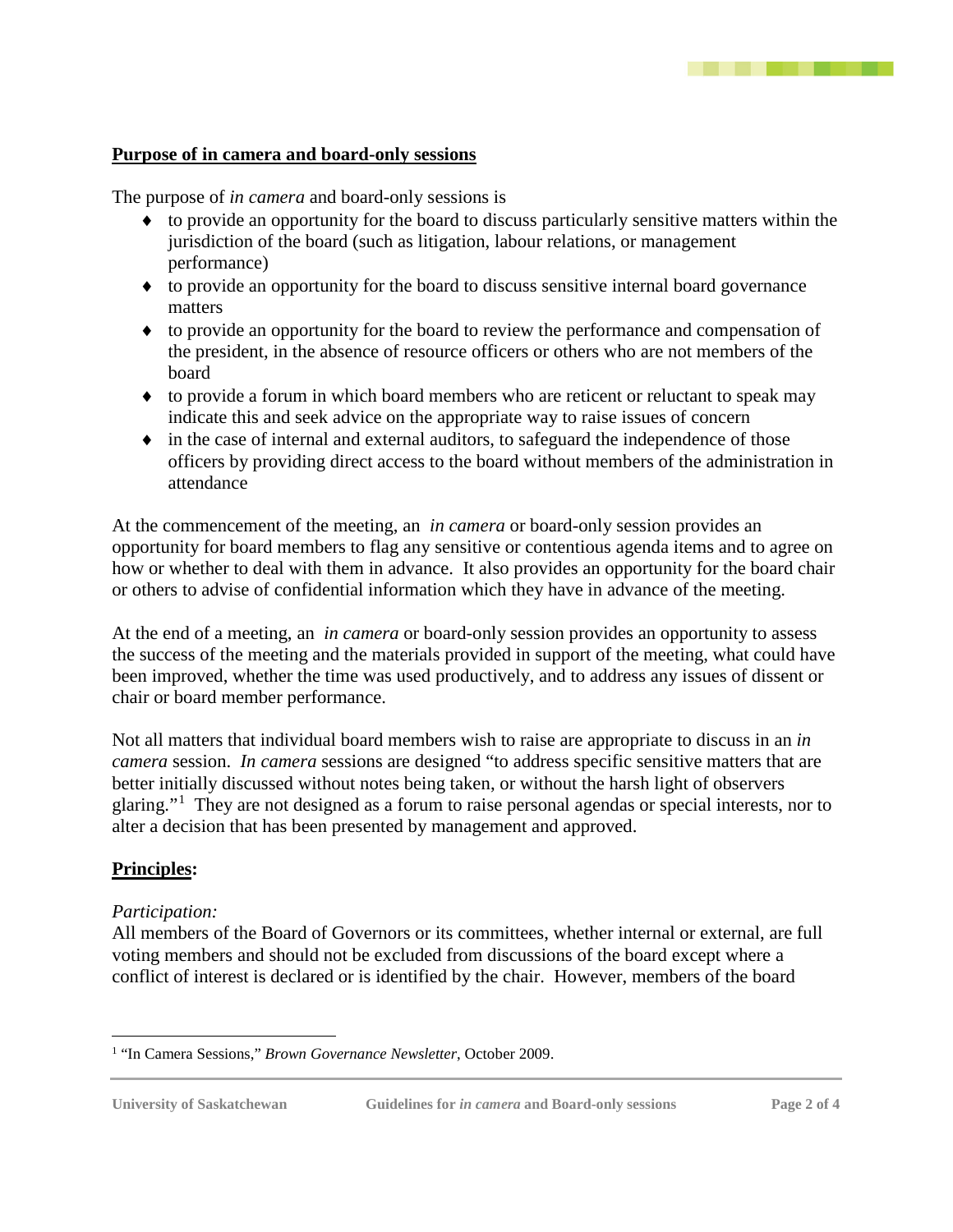. . . . . .

should have a regular opportunity to meet in the absence of the president, as the chief executive officer of the university.

#### *Making in camera meetings routine:*

Boards should not wait until there is a crisis before calling *in camera* or board-only sessions; opportunities for discussions without resource officers present should be built into regular meetings.

#### *Records:*

Board decisions should always be recorded in formal minutes in order to provide a legal record and audit trail. Separate notes taken by the chair or a board member do not constitute a legal record as they are not approved, though they may be discoverable by opposition counsel in litigation. Board members, other than the chair, should not maintain personal notes of *in camera* sessions. If as occasionally happens it is necessary to record the notes and/or decisions from an *in camera* or board-only session, the secretary should be present to record them, and a separate *addendum* to the minutes which includes the *in camera* or board-only items should be approved and maintained.

#### **Guidelines:**

#### 1. **Board agenda**

At each regular meeting of the board, the agenda should include provision for a session for board members only. This item should be scheduled near the beginning of the meeting, and may be waived if no member identifies a need for board-only session, or may be an *in camera* session if the independent members of the board identify a need to meet without the presence of the president. An *in camera* session for independent board members only may also be scheduled for the end of the meeting.

# 2. **Minutes of** *in camera* **sessions**

In general, board business should not be transacted in an *in camera* or board-only session unless it is minuted. If any business is to be conducted or motions carried at an *in camera* or board-only session, the secretary should be invited to return to the board room to record the decision(s) for the minutes, and the item should be included in a confidential *addendum* to the minutes and brought to the next meeting of the board for approval.

# 3. **Role of the chair and vice chair**

Care must be exercised by the chair to ensure that *in camera* sessions remain focussed on appropriate items and do not digress into areas that should be discussed in the presence of management. The board chair must exercise his/her authority as chair to determine the